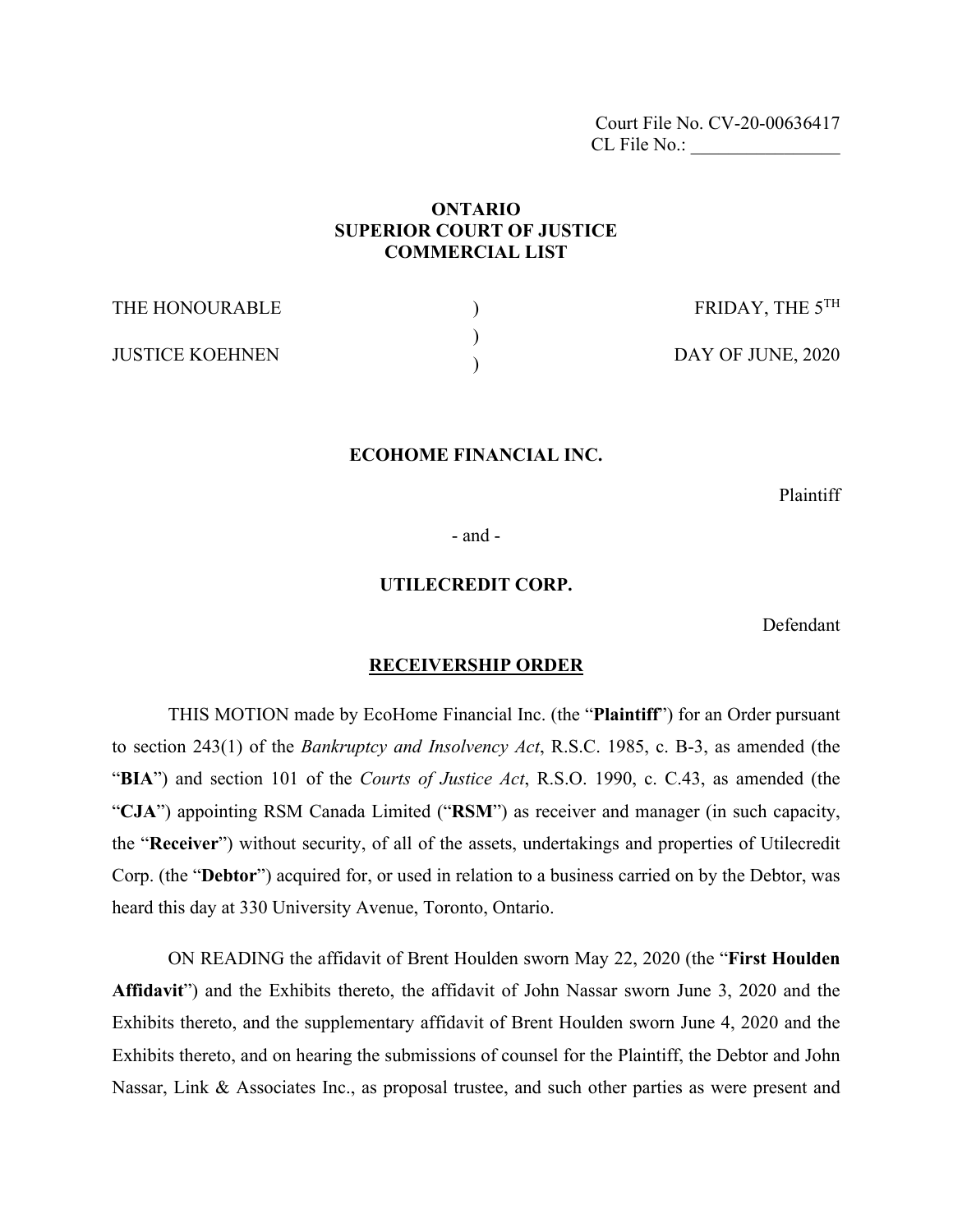wished to be heard, no one else appearing although duly served and on reading the consent of RSM to act as the Receiver:

## **SERVICE**

1. THIS COURT ORDERS that the time for service of the Notice of Motion and the Motion is hereby abridged and validated so that this motion is properly returnable today and hereby dispenses with further service thereof.

# **APPOINTMENT**

2. THIS COURT ORDERS that pursuant to section 243(1) of the BIA and section 101 of the CJA, RSM is hereby appointed Receiver, without security, of all of the assets, undertakings and properties of the Debtor of every nature and kind whatsoever and wherever situate, acquired for, or used in relation to a business carried on by the Debtor, including all proceeds thereof (the "**Property**").

## **RECEIVER'S POWERS**

3. THIS COURT ORDERS that the Receiver is hereby empowered and authorized, but not obligated, to act at once in respect of the Property and, without in any way limiting the generality of the foregoing, the Receiver is hereby expressly empowered and authorized to do any of the following where the Receiver considers it necessary or desirable:

- (a) to take possession of and exercise control over the Property and any and all proceeds, receipts and disbursements arising out of or from the Property;
- (b) to receive, preserve, and protect the Property, or any part or parts thereof, including, but not limited to, the changing of locks and security codes, the relocating of Property to safeguard it, the engaging of independent security personnel, the taking of physical inventories and the placement of such insurance coverage as may be necessary or desirable;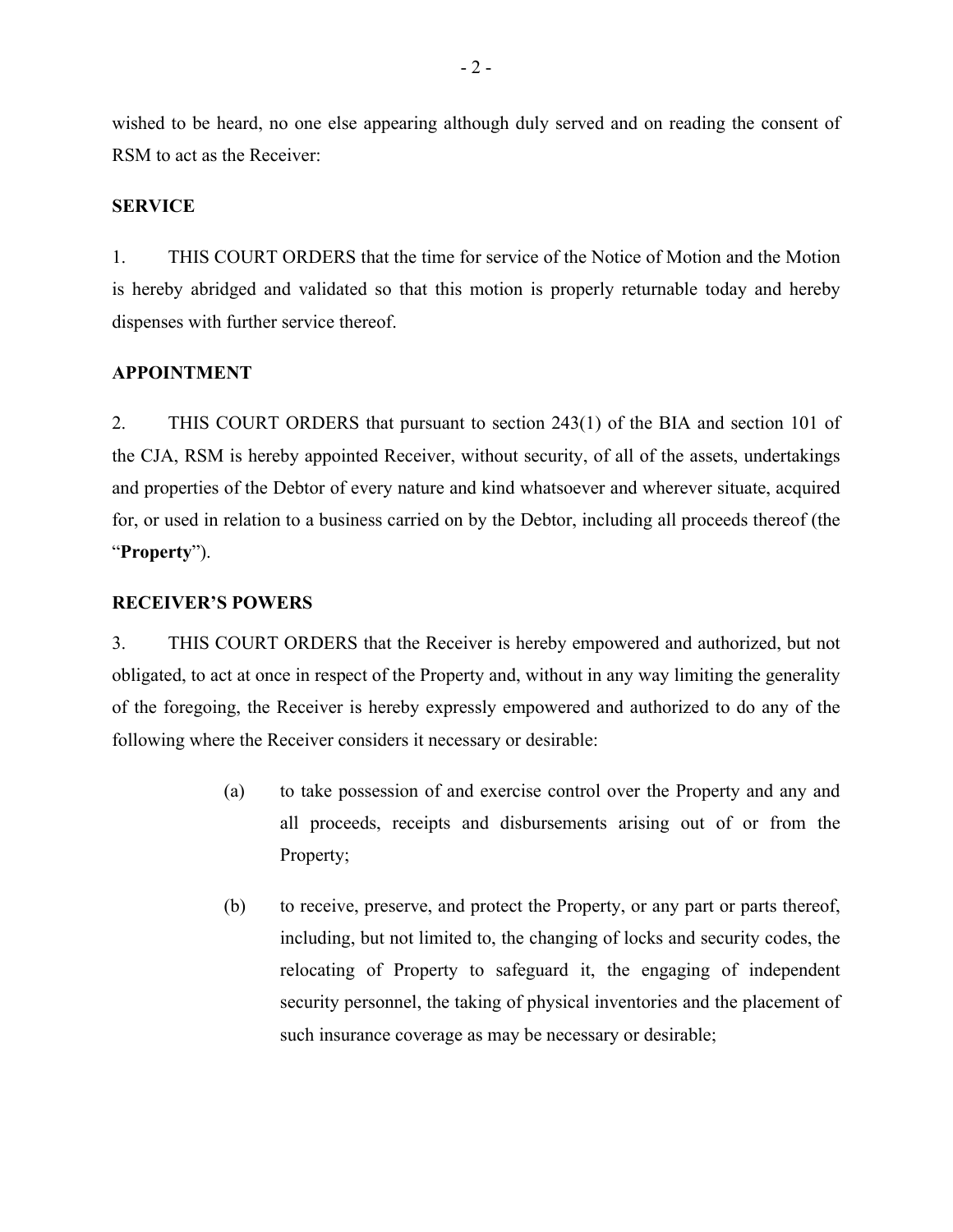- (c) to manage, operate, and carry on the business of the Debtor, including the powers to enter into any agreements, incur any obligations in the ordinary course of business, cease to carry on all or any part of the business, or cease to perform any contracts of the Debtor;
- (d) to engage consultants, appraisers, agents (including the Plaintiff or its representatives), experts, auditors, accountants, managers, counsel and such other persons from time to time and on whatever basis, including on a temporary basis, to assist with the exercise of the Receiver's powers and duties, including without limitation those conferred by this Order;
- (e) to purchase or lease such machinery, equipment, inventories, supplies, premises or other assets to continue the business of the Debtor or any part or parts thereof;
- (f) to receive and collect all monies and accounts now owed or hereafter owing to the Debtor and to exercise all remedies of the Debtor in collecting such monies, including, without limitation, to enforce any security held by the Debtor;
- (g) except for the Plaintiff's Action, to settle, extend or compromise any indebtedness or claims owing to, or by, the Debtor;
- (h) to execute, assign, issue and endorse documents of whatever nature in respect of any of the Property, whether in the Receiver's name or in the name and on behalf of the Debtor, for any purpose pursuant to this Order;
- (i) to initiate, prosecute and continue the prosecution of any and all proceedings and to defend all proceedings now pending or hereafter instituted with respect to the Debtor, the Property or the Receiver, and to settle or compromise any such proceedings except for the Plaintiff's Action. The authority hereby conveyed shall extend to such appeals or applications for judicial review in respect of any order or judgment pronounced in any such proceeding;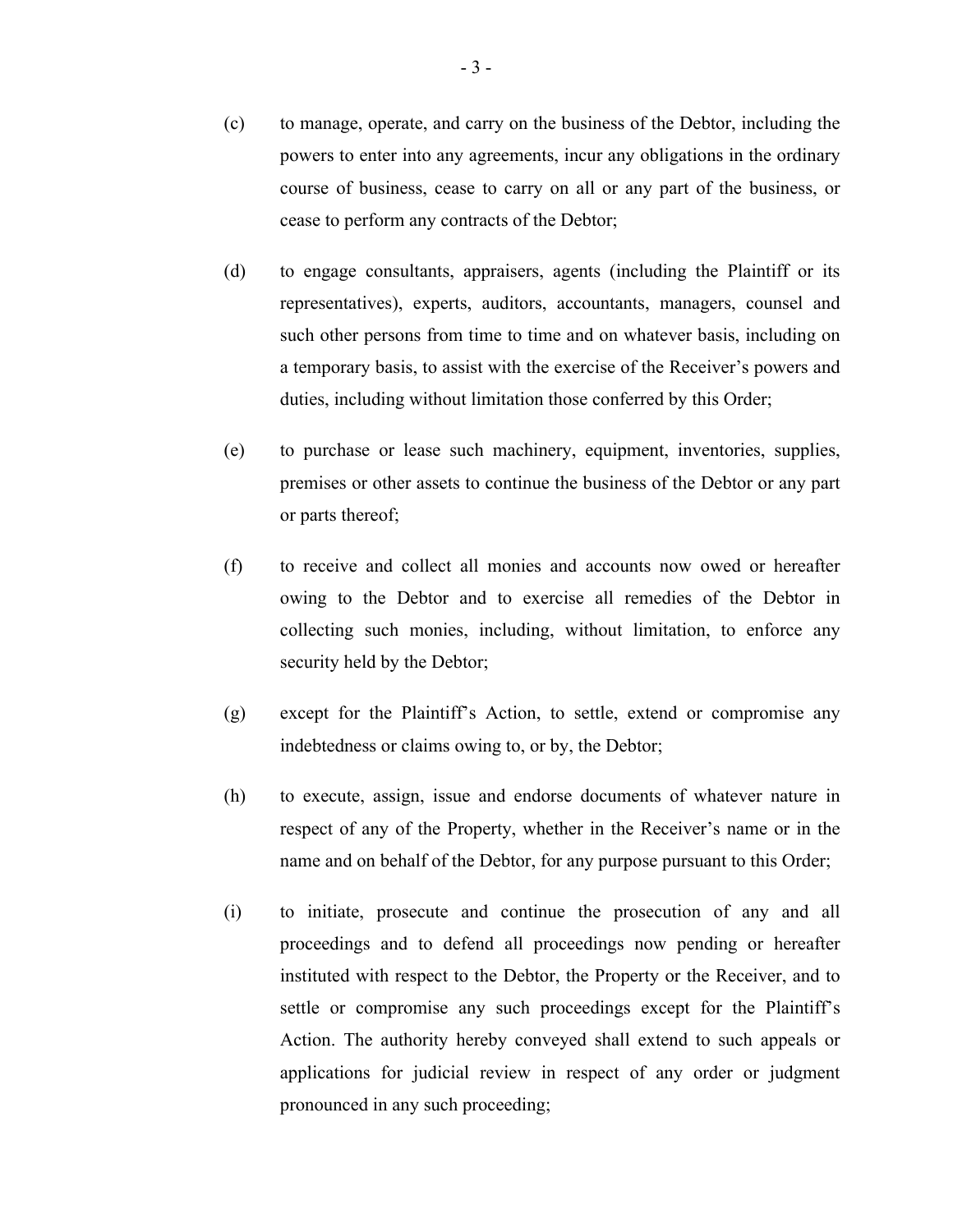- (j) to market any or all of the Property, including advertising and soliciting offers in respect of the Property or any part or parts thereof and negotiating such terms and conditions of sale as the Receiver in its discretion may deem appropriate;
- (k) to sell, convey, transfer, lease or assign the Property (except choses in action) or any part or parts thereof out of the ordinary course of business,
	- (i) without the approval of this Court in respect of any transaction not exceeding \$250,000, provided that the aggregate consideration for all such transactions does not exceed \$500,000; and
	- (ii) with the approval of this Court in respect of any transaction in which the purchase price or the aggregate purchase price exceeds the applicable amount set out in the preceding clause;

and in each such case notice under subsection 63(4) of the Ontario *Personal Property Security Act*, or section 31 of the Ontario *Mortgages Act*, as the case may be, shall not be required;

- (l) to apply for any vesting order or other orders necessary to convey the Property or any part or parts thereof to a purchaser or purchasers thereof, free and clear of any liens or encumbrances affecting such Property;
- (m) to report to, meet with and discuss with such affected Persons (as defined below) as the Receiver deems appropriate on all matters relating to the Property and the receivership, and to share information, subject to such terms as to confidentiality as the Receiver deems advisable;
- (n) to register a copy of this Order and any other Orders in respect of the Property against title to any of the Property;
- (o) to apply for any permits, licences, approvals or permissions as may be required by any governmental authority and any renewals thereof for and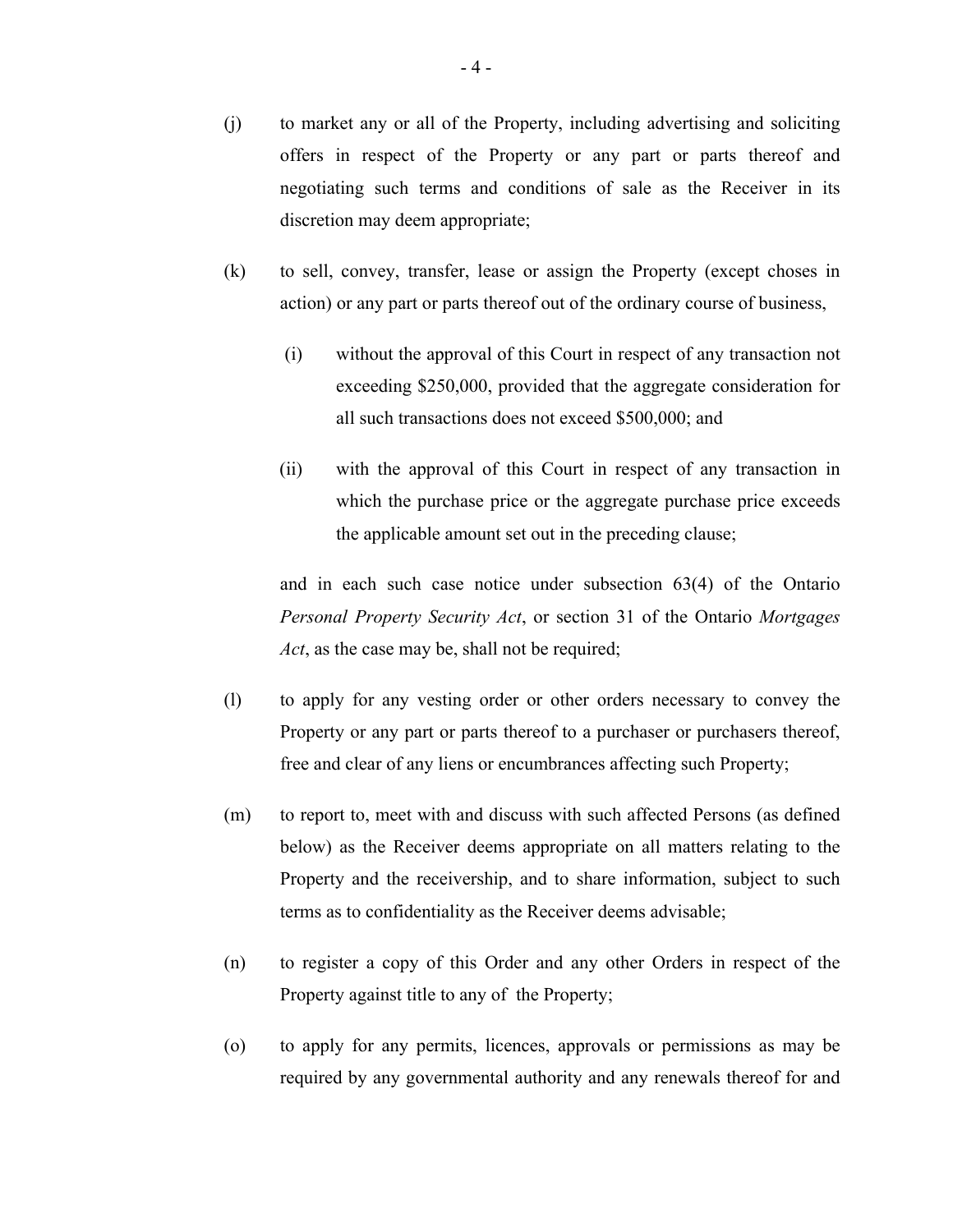on behalf of and, if thought desirable by the Receiver, in the name of the Debtor;

- (p) to enter into agreements with any trustee in bankruptcy appointed in respect of the Debtor, including, without limiting the generality of the foregoing, the ability to enter into occupation agreements for any property owned or leased by the Debtor;
- (q) to exercise any shareholder, partnership, joint venture or other rights which the Debtor may have; and
- (r) to take any steps reasonably incidental to the exercise of these powers or the performance of any statutory obligations.

and in each case where the Receiver takes any such actions or steps, it shall be exclusively authorized and empowered to do so, to the exclusion of all other Persons (as defined below), including the Debtor, and without interference from any other Person.

# **DUTY TO PROVIDE ACCESS AND CO-OPERATION TO THE RECEIVER**

4. THIS COURT ORDERS that (i) the Debtor, (ii) all of its current and former directors, officers, employees, representatives, agents, accountants, legal counsel and shareholders, and all other persons acting on its instructions or behalf, and (iii) all other individuals, firms, corporations, governmental bodies or agencies, or other entities having notice of this Order (all of the foregoing, collectively, being "**Persons**" and each being a "**Person**") shall forthwith advise the Receiver of the existence of any Property in such Person's possession or control, shall grant immediate and continued access to the Property to the Receiver, and shall deliver all such Property to the Receiver forthwith upon the Receiver's request.

5. THIS COURT ORDERS that all Persons shall forthwith advise the Receiver of the existence of any books, documents, securities, contracts, orders, corporate and accounting records, and any other papers, records and information of any kind related to the business or affairs of the Debtor, and any computer programs, computer tapes, computer disks, or other data storage media containing any such information (the foregoing, collectively, the "**Records**") in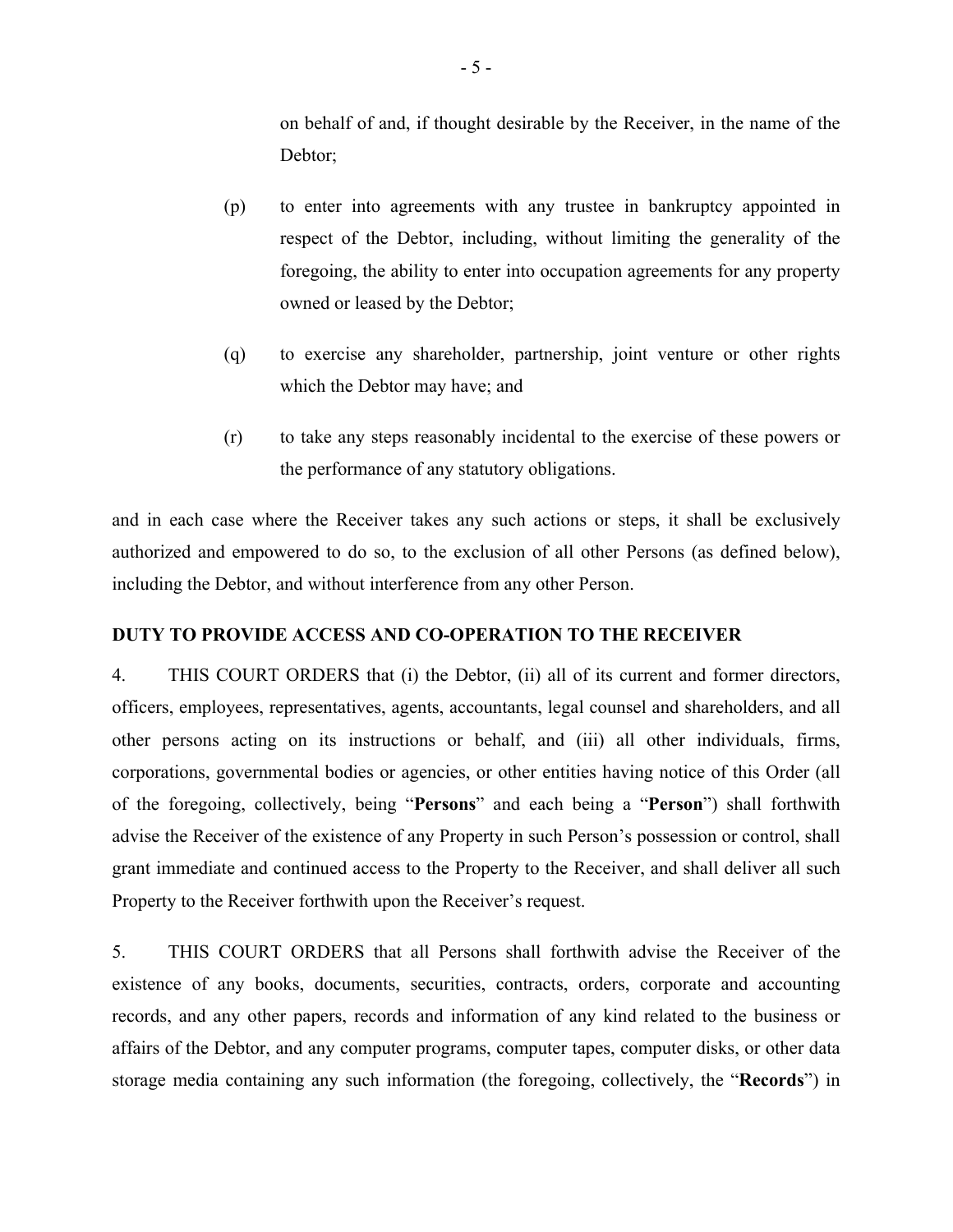that Person's possession or control, and shall provide to the Receiver or permit the Receiver to make, retain and take away copies thereof and grant to the Receiver unfettered access to and use of accounting, computer, information technology, cloud storage, software and physical facilities relating thereto, provided however that nothing in this paragraph 5 or in paragraph 6 of this Order shall require the delivery of Records, or the granting of access to Records, which may not be disclosed or provided to the Receiver due to the privilege attaching to solicitor-client communication or due to statutory provisions prohibiting such disclosure.

6. THIS COURT ORDERS that if any Records are stored or otherwise contained on a computer or other electronic system of information storage (including any cloud system), whether by independent service provider or otherwise, all Persons in possession or control of such Records shall forthwith give unfettered access to the Receiver for the purpose of allowing the Receiver to recover and fully copy all of the information contained therein whether by way of printing the information onto paper or making copies of computer disks or such other manner of retrieving and copying the information as the Receiver in its discretion deems expedient, and shall not alter, erase or destroy any Records without the prior written consent of the Receiver. Further, for the purposes of this paragraph, all Persons shall provide the Receiver with all such assistance in gaining immediate access to the information in the Records as the Receiver may in its discretion require including providing the Receiver with instructions on the use of any computer or other system and providing the Receiver with any and all access codes, account names and account numbers that may be required to gain access to the information.

7. THIS COURT ORDERS that the Receiver shall provide each of the relevant landlords with notice of the Receiver's intention to remove any fixtures from any leased premises at least seven (7) days prior to the date of the intended removal. The relevant landlord shall be entitled to have a representative present in the leased premises to observe such removal and, if the landlord disputes the Receiver's entitlement to remove any such fixture under the provisions of the lease, such fixture shall remain on the premises and shall be dealt with as agreed between any applicable secured creditors, such landlord and the Receiver, or by further Order of this Court upon application by the Receiver on at least two (2) days notice to such landlord and any such secured creditors.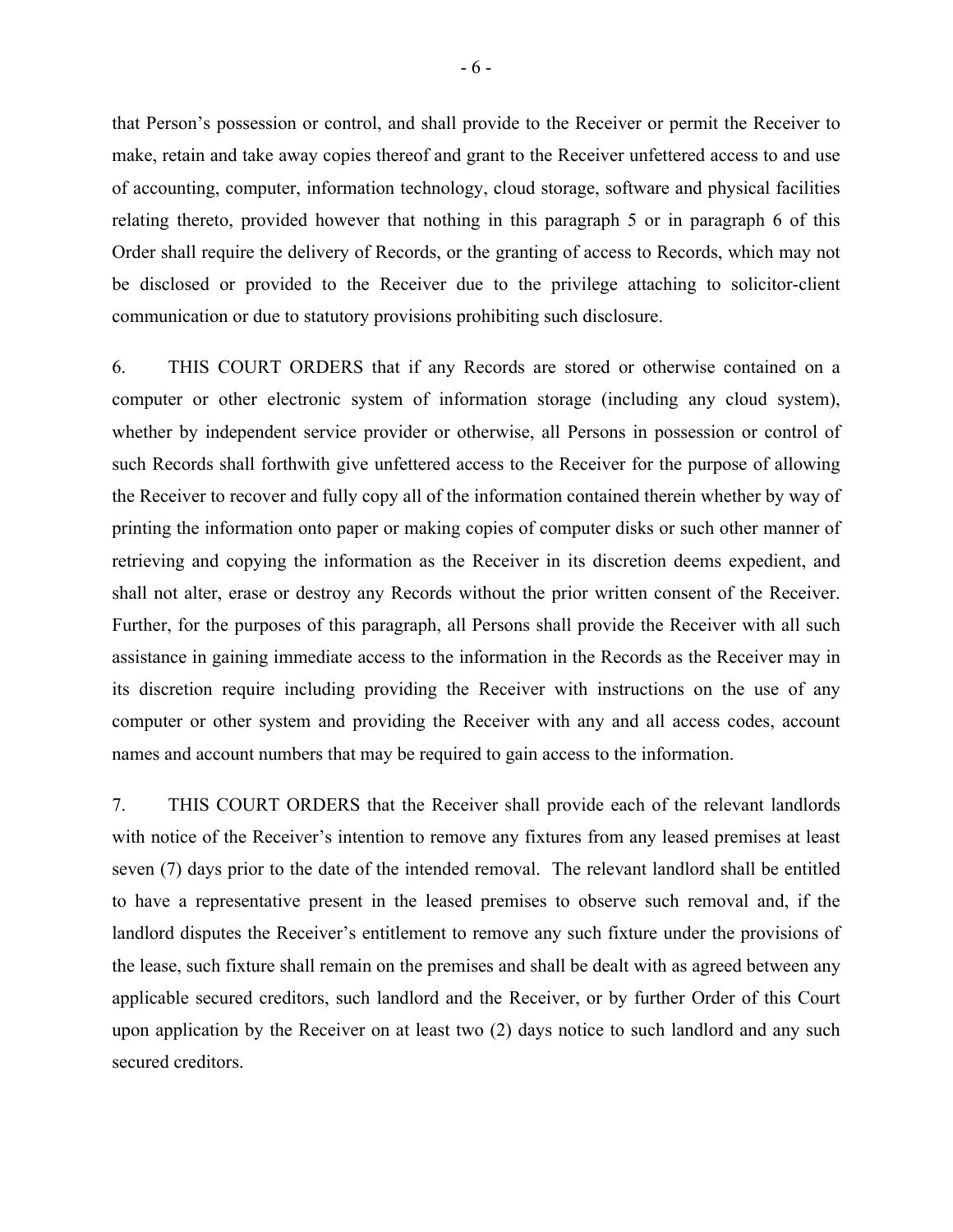#### **NO PROCEEDINGS AGAINST THE RECEIVER**

8. THIS COURT ORDERS that, save and except for the action against the Debtor by the Plaintiff before the Ontario Superior Court of Justice, Court File No. CV-20-00636417 and any counterclaims of the Debtor or John Nassar in that action (as such action may be transferred, the "**Plaintiff's Action**"), no proceeding or enforcement process in any court or tribunal (each, a "**Proceeding**"), shall be commenced or continued against the Receiver except with the written consent of the Receiver or with leave of this Court.

#### **NO PROCEEDINGS AGAINST THE DEBTOR OR THE PROPERTY**

9. THIS COURT ORDERS that, save and except for the Plaintiff's Action: (i) no Proceeding against or in respect of the Debtor or the Property shall be commenced or continued except with the written consent of the Receiver or with leave of this Court, and (ii) any and all Proceedings currently under way against or in respect of the Debtor or the Property are hereby stayed and suspended pending further Order of this Court.

#### **NO EXERCISE OF RIGHTS OR REMEDIES**

10. THIS COURT ORDERS that, save and except for the Plaintiff's Action, all rights and remedies against the Debtor, the Receiver, or affecting the Property, including, without limitation, all rights and remedies of Enbridge Gas Distribution Inc. under its agreements with the Debtor, are hereby stayed and suspended except with the written consent of the Receiver or leave of this Court, provided however that this stay and suspension does not apply in respect of any "eligible financial contract" as defined in the BIA, and further provided that nothing in this paragraph shall (i) empower the Receiver or the Debtor to carry on any business which the Debtor is not lawfully entitled to carry on, (ii) exempt the Receiver or the Debtor from compliance with statutory or regulatory provisions relating to health, safety or the environment, (iii) prevent the filing of any registration to preserve or perfect a security interest, or (iv) prevent the registration of a claim for lien.

#### **NO INTERFERENCE WITH THE RECEIVER**

11. THIS COURT ORDERS that no Person shall discontinue, suspend, fail to honour, alter, interfere with, repudiate, terminate or cease to perform any right, renewal right, contract,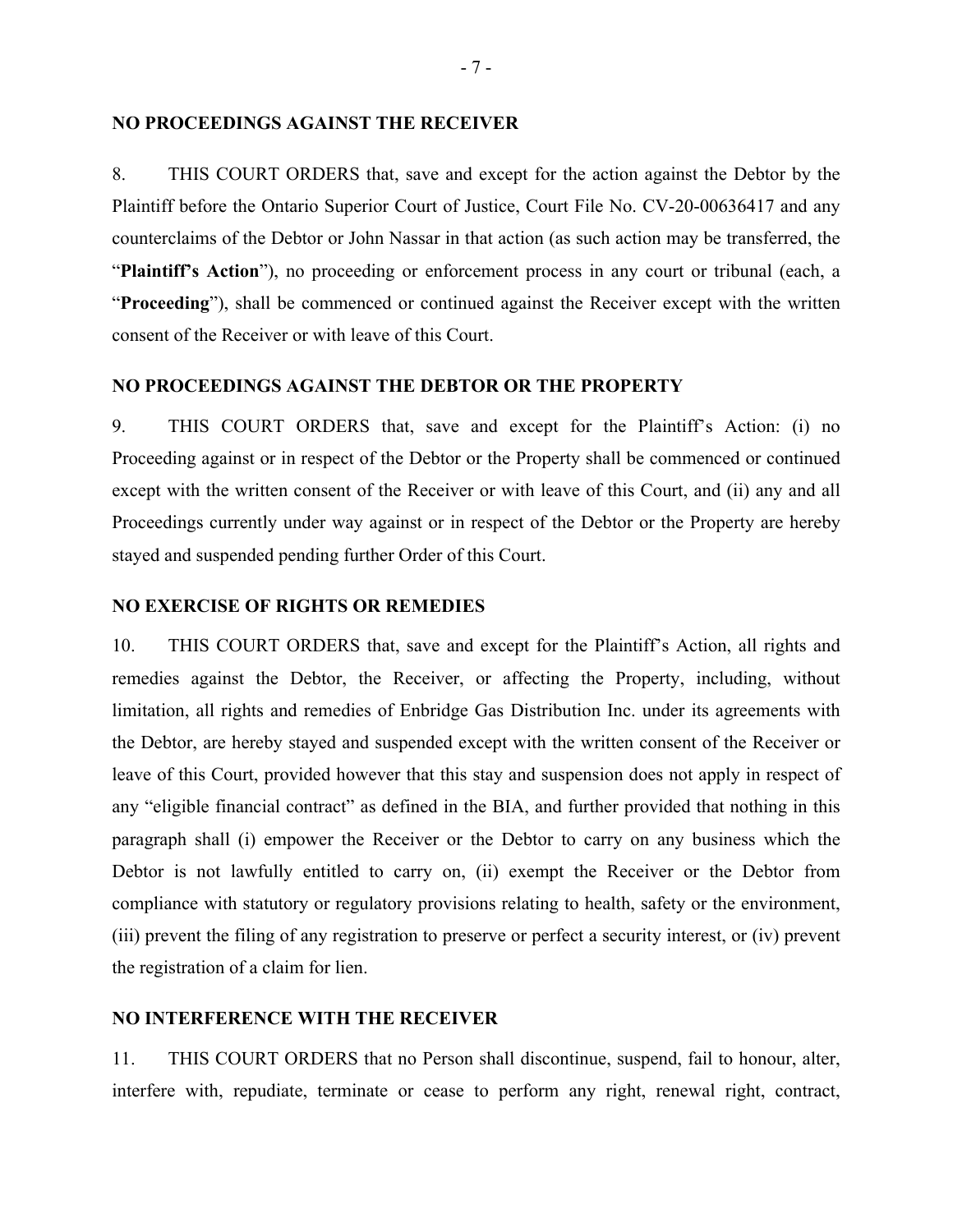agreement, lease, licence or permit in favour of, for the benefit of, or held by the Debtor, without written consent of the Receiver or leave of this Court.

## **CONTINUATION OF SERVICES**

12. THIS COURT ORDERS that all Persons having oral or written agreements with the Debtor or statutory or regulatory mandates for the supply of goods and/or services, including without limitation, all computer software, communication and other data services, centralized banking services, payroll services, insurance, transportation services, utility or other services to the Debtor are hereby restrained until further Order of this Court from discontinuing, altering, interfering with or terminating the supply of such goods or services as may be required by the Receiver, and that the Receiver shall be entitled to the continued use of the Debtor's current telephone numbers, facsimile numbers, internet addresses and domain names, provided in each case that the normal prices or charges for all such goods or services received after the date of this Order are paid by the Receiver in accordance with normal payment practices of the Debtor or such other practices as may be agreed upon by the supplier or service provider and the Receiver, or as may be ordered by this Court.

#### **RECEIVER TO HOLD FUNDS**

13. THIS COURT ORDERS that all funds, monies, cheques, instruments, and other forms of payments received or collected by the Receiver from and after the making of this Order from any source whatsoever, including without limitation the sale of all or any of the Property and the collection of any accounts receivable in whole or in part, whether in existence on the date of this Order or hereafter coming into existence, shall be deposited into one or more new accounts to be opened by the Receiver (the "**Post Receivership Accounts**") and the monies standing to the credit of such Post Receivership Accounts from time to time, net of any disbursements provided for herein, shall be held by the Receiver to be paid in accordance with the terms of this Order or any further Order of this Court.

#### **EMPLOYEES**

14. THIS COURT ORDERS that all employees of the Debtor shall remain the employees of the Debtor until such time as: (i) the Receiver, on the Debtor's behalf, may terminate the employment of such employees, or (ii) such employees are otherwise terminated by operation of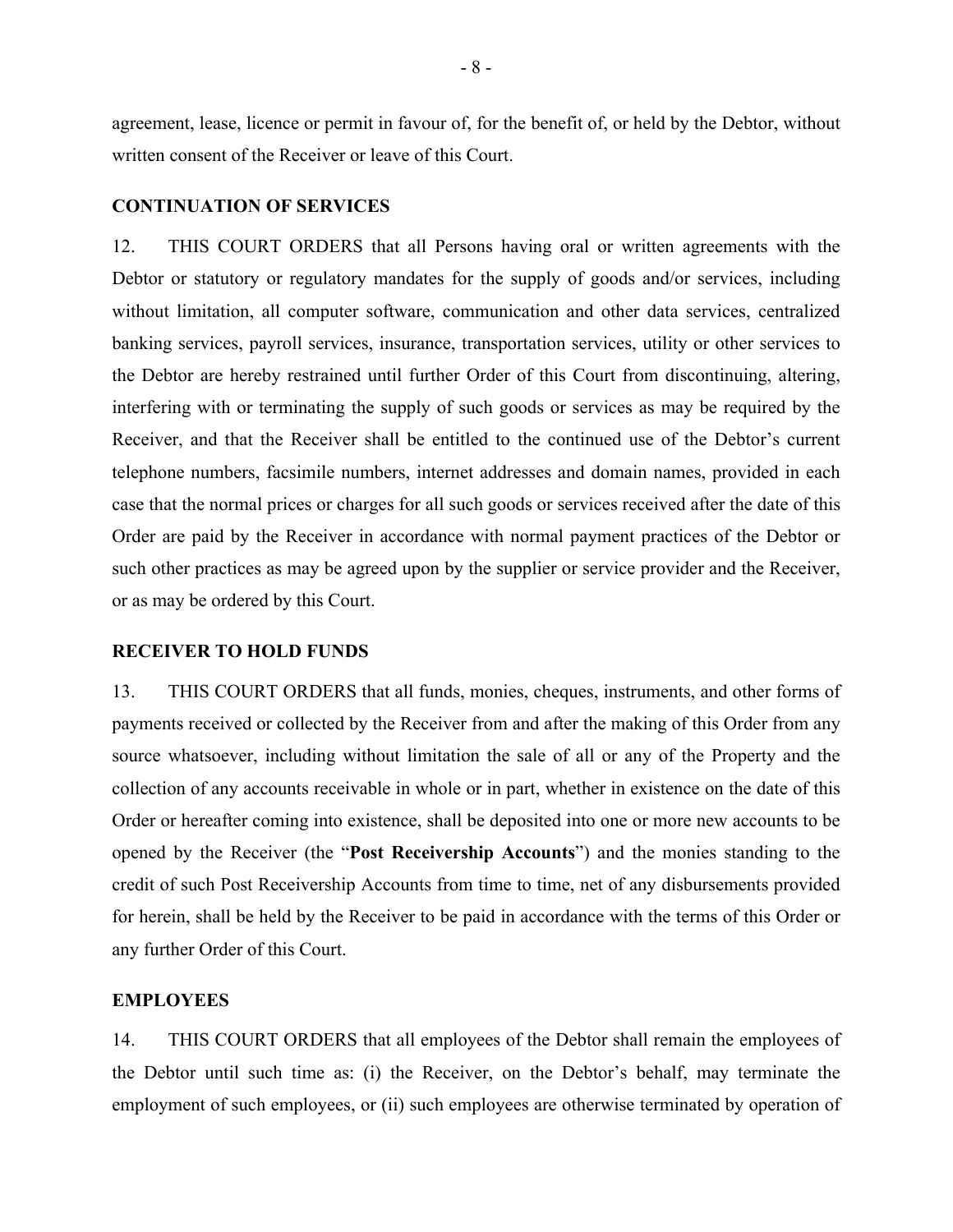law. The Receiver shall not be liable for any employee-related liabilities or compensation, including any successor employer liabilities as provided for in section 14.06(1.2) of the BIA or otherwise, other than such amounts as the Receiver may specifically agree in writing to pay, or in respect of its obligations under sections 81.4(5) or 81.6(3) of the BIA or under the *Wage Earner Protection Program Act*.

## **PIPEDA**

15. THIS COURT ORDERS that, pursuant to clause 7(3)(c) of the Canada *Personal Information Protection and Electronic Documents Act*, the Receiver shall be permitted to disclose personal information of identifiable individuals to prospective purchasers or bidders for the Property and to their advisors, but only to the extent desirable or required to negotiate and attempt to complete one or more sales of the Property (each, a "**Sale**"). Each prospective purchaser or bidder to whom such personal information is disclosed shall maintain and protect the privacy of such information and limit the use of such information to its evaluation of the Sale, and if it does not complete a Sale, shall return all such information to the Receiver, or in the alternative destroy all such information. The purchaser of any Property shall be entitled to continue to use the personal information provided to it, and related to the Property purchased, in a manner which is in all material respects identical to the prior use of such information by the Debtor, and shall return all other personal information to the Receiver, or ensure that all other personal information is destroyed.

#### **LIMITATION ON ENVIRONMENTAL LIABILITIES**

16. THIS COURT ORDERS that nothing herein contained shall require the Receiver to occupy or to take control, care, charge, possession or management (separately and/or collectively, "**Possession**") of any of the Property that might be environmentally contaminated, might be a pollutant or a contaminant, or might cause or contribute to a spill, discharge, release or deposit of a substance contrary to any federal, provincial or other law respecting the protection, conservation, enhancement, remediation or rehabilitation of the environment or relating to the disposal of waste or other contamination including, without limitation, the *Canadian Environmental Protection Act*, the Ontario *Environmental Protection Act*, the *Ontario Water Resources Act*, or the Ontario *Occupational Health and Safety Act* and regulations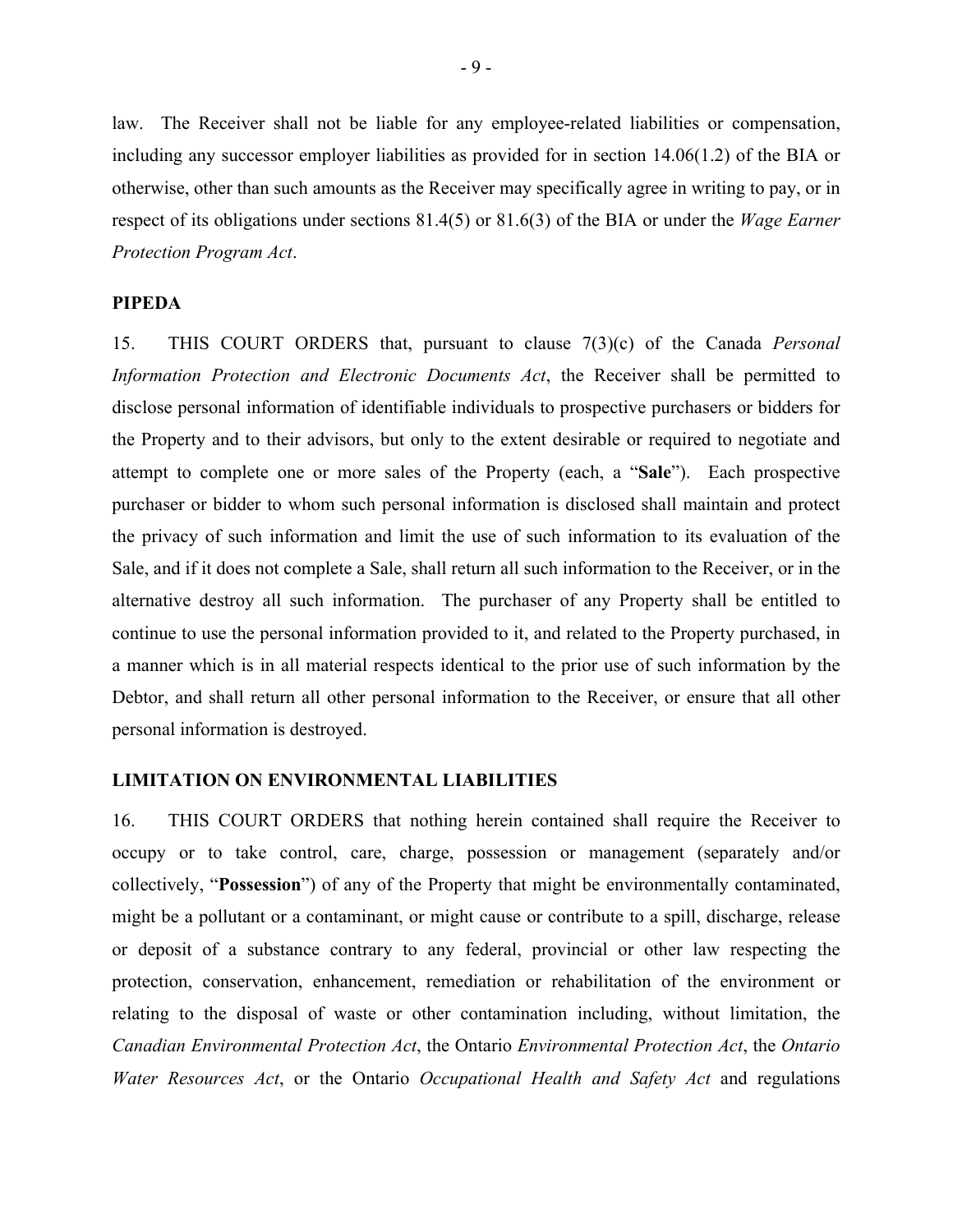thereunder (the "**Environmental Legislation**"), provided however that nothing herein shall exempt the Receiver from any duty to report or make disclosure imposed by applicable Environmental Legislation. The Receiver shall not, as a result of this Order or anything done in pursuance of the Receiver's duties and powers under this Order, be deemed to be in Possession of any of the Property within the meaning of any Environmental Legislation, unless it is actually in possession.

#### **LIMITATION ON THE RECEIVER'S LIABILITY**

17. THIS COURT ORDERS that the Receiver shall incur no liability or obligation as a result of its appointment or the carrying out the provisions of this Order, save and except for any gross negligence or wilful misconduct on its part, or in respect of its obligations under sections 81.4(5) or 81.6(3) of the BIA or under the *Wage Earner Protection Program Act*. Nothing in this Order shall derogate from the protections afforded the Receiver by section 14.06 of the BIA or by any other applicable legislation.

#### **RECEIVER'S ACCOUNTS**

18. THIS COURT ORDERS that the Receiver and counsel to the Receiver shall be paid their reasonable fees and disbursements, in each case at their standard rates and charges unless otherwise ordered by the Court on the passing of accounts, and that the Receiver and counsel to the Receiver shall be entitled to and are hereby granted a charge (the "**Receiver's Charge**") on the Property, as security for such fees and disbursements, both before and after the making of this Order in respect of these proceedings, and that the Receiver's Charge shall form a first charge on the Property in priority to all security interests, trusts (including statutory, deemed and constructive trusts), liens, charges and encumbrances, statutory or otherwise (collectively "**Encumbrances**"), in favour of any Person, but subject to sections 14.06(7), 81.4(4), and 81.6(2) of the BIA.

19. THIS COURT ORDERS that, if requested by the Plaintiff, the Court or any other interested party, the Receiver and its legal counsel shall pass their accounts from time to time, and for this purpose the accounts of the Receiver and its legal counsel are hereby referred to a judge of the Commercial List of the Ontario Superior Court of Justice.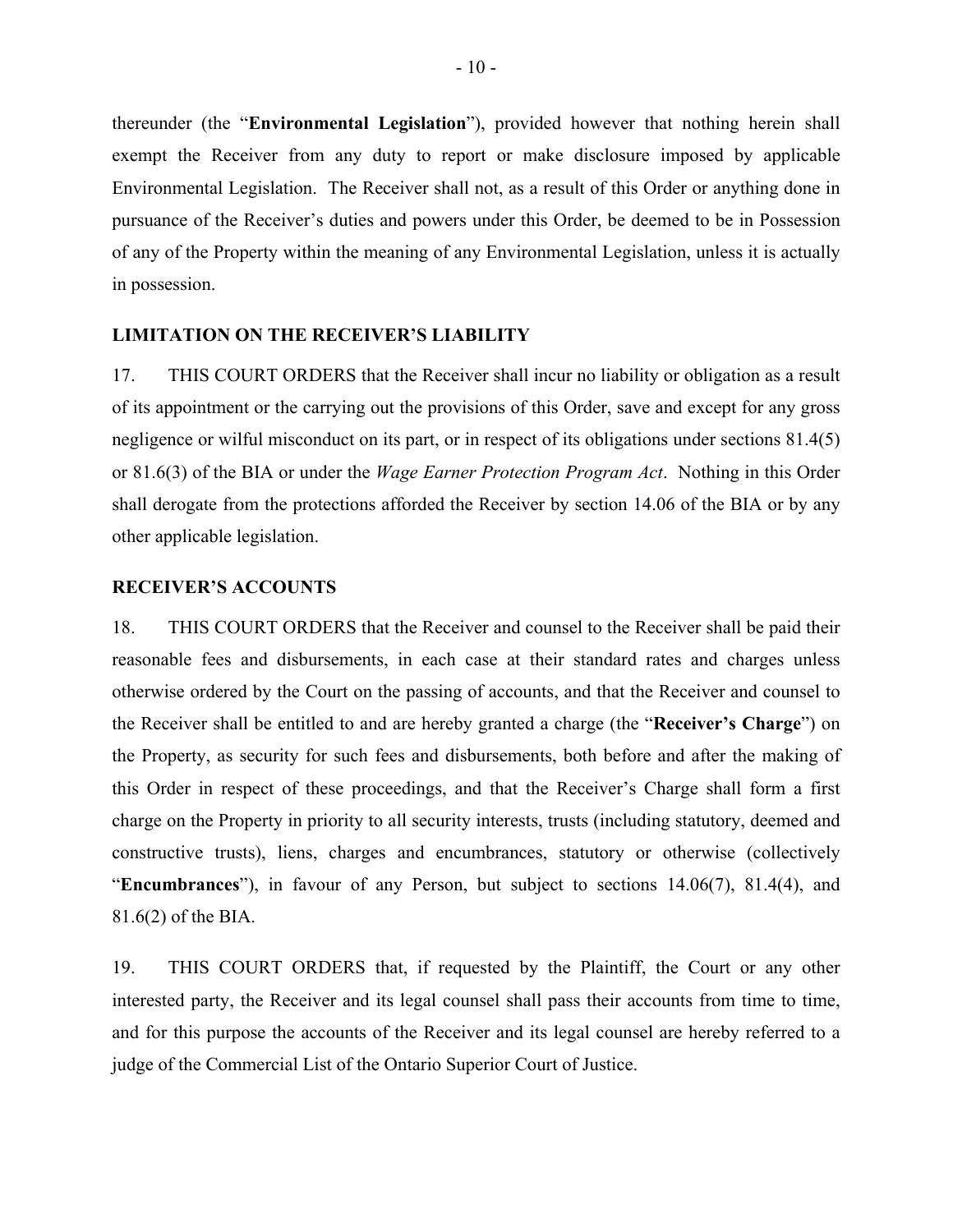20. THIS COURT ORDERS that prior to the passing of its accounts, the Receiver shall be at liberty from time to time to apply reasonable amounts, out of the monies in its hands, against its fees and disbursements, including legal fees and disbursements, incurred at the standard rates and charges of the Receiver or its counsel, and such amounts shall constitute advances against its remuneration and disbursements when and as approved by this Court.

## **FUNDING OF THE RECEIVERSHIP**

21. THIS COURT ORDERS that the Receiver be at liberty and it is hereby empowered to borrow by way of a revolving credit or otherwise, such monies from time to time as it may consider necessary or desirable, provided that the outstanding principal amount does not exceed \$300,000 (or such greater amount as this Court may by further Order authorize) at any time, at such rate or rates of interest as it deems advisable for such period or periods of time as it may arrange, for the purpose of funding the exercise of the powers and duties conferred upon the Receiver by this Order, including interim expenditures. The whole of the Property shall be and is hereby charged by way of a fixed and specific charge (the "**Receiver's Borrowings Charge**") as security for the payment of the monies borrowed, together with interest and charges thereon, in priority to all Encumbrances in favour of any Person, but subordinate in priority to the Receiver's Charge and the charges as set out in sections 14.06(7), 81.4(4), and 81.6(2) of the BIA.

22. THIS COURT ORDERS that neither the Receiver's Borrowings Charge nor any other security granted by the Receiver in connection with its borrowings under this Order shall be enforced without leave of this Court.

23. THIS COURT ORDERS that the Receiver is at liberty and authorized to issue certificates substantially in the form annexed as Schedule "A" hereto (the "**Receiver's Certificates**") for any amount borrowed by it pursuant to this Order.

24. THIS COURT ORDERS that the monies from time to time borrowed by the Receiver pursuant to this Order or any further order of this Court and any and all Receiver's Certificates evidencing the same or any part thereof shall rank on a *pari passu* basis, unless otherwise agreed to by the holders of any prior issued Receiver's Certificates.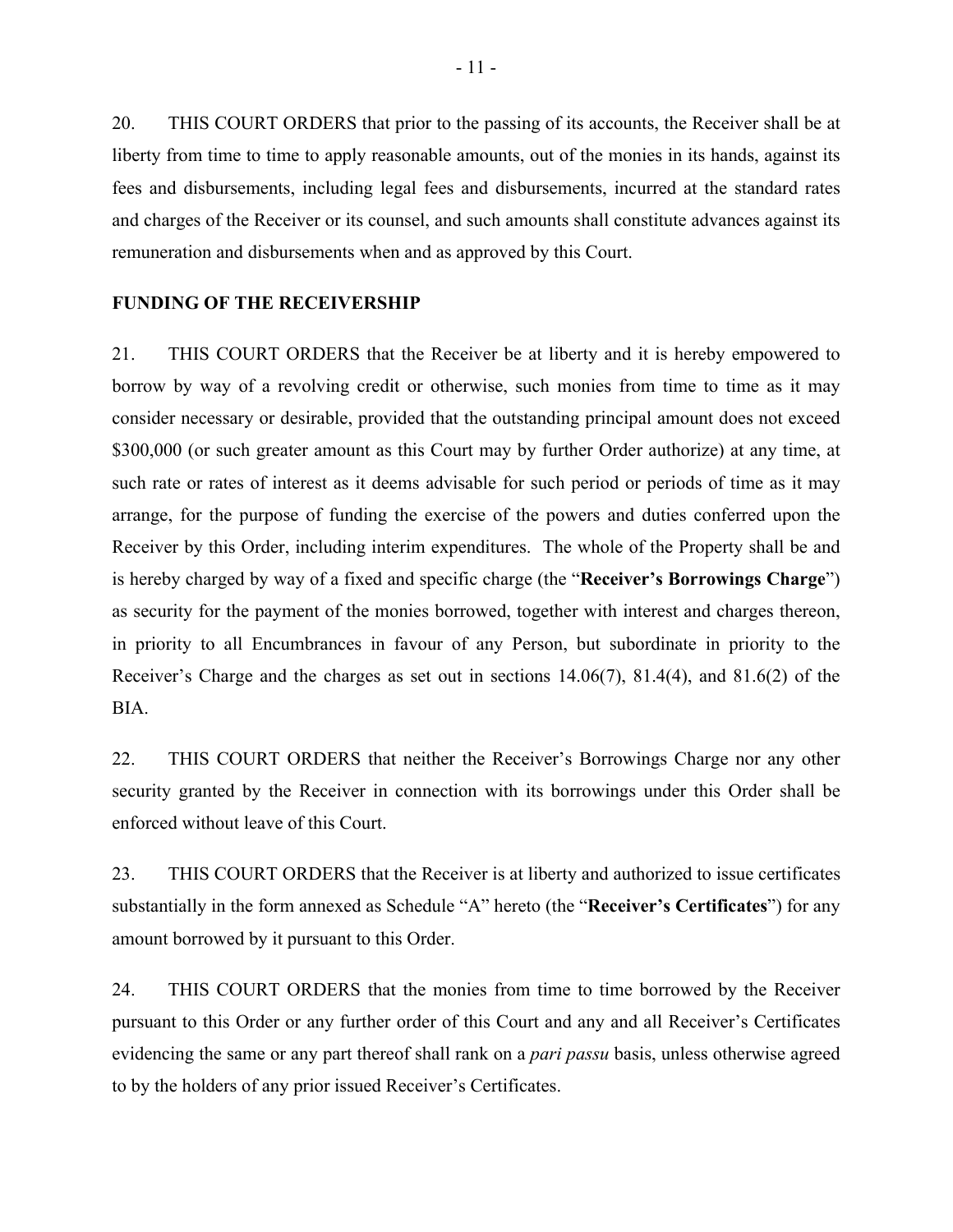25. THIS COURT ORDERS that notwithstanding paragraphs 21 through 24 of this Order, the liability for the costs of these receivership proceedings and the proceedings in respect of the Debtor pursuant to section 50.4(1) of the BIA (the "**NOI Proceedings**") as between the Debtor, the Plaintiff and John Nassar shall be determined by this Court following the determination of the claims in the Plaintiff's Action.

# **SERVICE AND NOTICE**

26. THIS COURT ORDERS that the E-Service Protocol of the Commercial List (the "**Protocol**") is approved and adopted by reference herein and, in this proceeding, the service of documents made in accordance with the Protocol (which can be found on the Commercial List website at https://www.ontariocourts.ca/scj/practice/practice-directions/toronto/eservicecommercial/) shall be valid and effective service. Subject to Rule 17.05 of the *Rules of Civil Procedure* (Ontario) (the "**Rules**"), this Order shall constitute an order for substituted service pursuant to Rule 16.04. Subject to Rule 3.01(d), service of documents in accordance with the Protocol will be effective on transmission. This Court further orders that a Case Website shall be established in accordance with the Protocol with the following URL: http://www.rsmcanada.com/utilecredit-corp.

27. THIS COURT ORDERS that if the service or distribution of documents in accordance with the Protocol is not practicable, the Receiver is at liberty to serve or distribute this Order, any other materials and orders in these proceedings, any notices or other correspondence, by forwarding true copies thereof by prepaid ordinary mail, courier, personal delivery or electronic message to the Debtor's creditors or other interested parties and their advisors at their respective addresses as last shown on the records of the Debtor and that any such service or distribution by: (i) electronic message or personal delivery shall be deemed to be received on the date of transmission or delivery, as applicable, (ii) courier shall be deemed to be received on the next business day following the date of forwarding thereof, or (iii) ordinary mail shall be deemed to be received on the third business day after mailing. For greater certainty, any such electronic distribution or service shall be deemed to be in satisfaction of a legal or juridical obligation, and notice requirements within the meaning of clause 3(c) of the Electronic Commerce Protection Regulations, Reg. 81000-2-175 (SOR/DORS).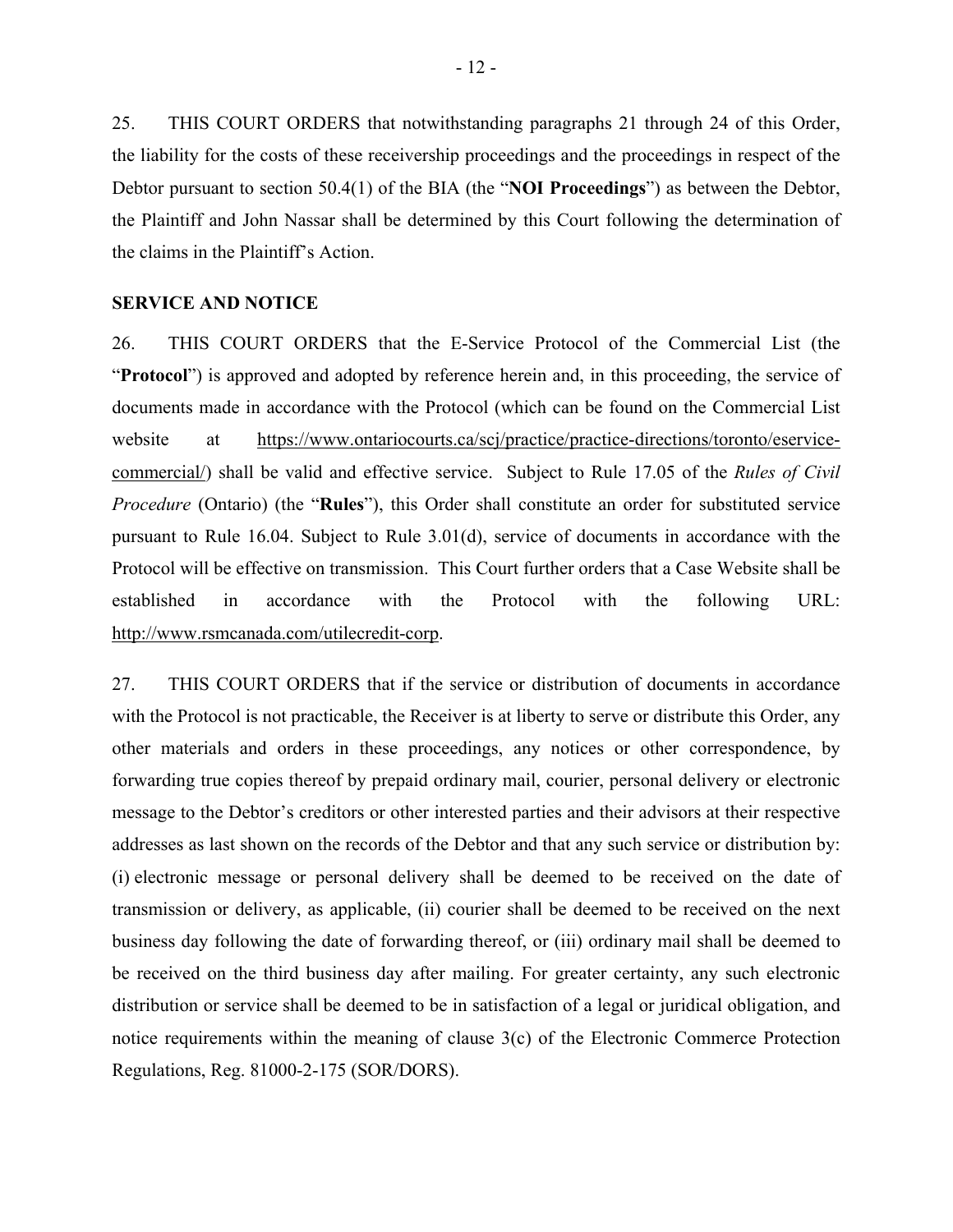#### **GENERAL**

28. THIS COURT ORDERS that the Receiver may from time to time apply to this Court for advice and directions in the discharge of its powers and duties hereunder.

29. THIS COURT ORDERS that nothing in this Order shall prevent the Receiver from acting as a trustee in bankruptcy of the Debtor.

30. THIS COURT HEREBY REQUESTS the aid and recognition of any court, tribunal, regulatory or administrative body having jurisdiction in Canada or in a jurisdiction outside of Canada to give effect to this Order and to assist the Receiver and its agents in carrying out the terms of this Order. All courts, tribunals, regulatory and administrative bodies are hereby respectfully requested to make such orders and to provide such assistance to the Receiver, as an officer of this Court, as may be necessary or desirable to give effect to this Order or to assist the Receiver and its agents in carrying out the terms of this Order.

31. THIS COURT ORDERS that the Receiver be at liberty and is hereby authorized and empowered to apply to any court, tribunal, regulatory or administrative body, wherever located, for the recognition of this Order and for assistance in carrying out the terms of this Order, and that the Receiver is authorized and empowered to act as a representative in respect of the within proceedings for the purpose of having these proceedings recognized in a jurisdiction outside Canada.

32. THIS COURT ORDERS that the costs of this motion up to and including entry of this Order shall be reserved to be determined by the Court at a later date.

33. THIS COURT ORDERS that any interested party may apply to this Court to vary or amend this Order on not less than seven (7) days' notice to the Receiver, the Plaintiff and any other party likely to be affected by the order sought or upon such other notice, if any, as this Court may order.

34. THIS COURT ORDERS that, notwithstanding anything in this Order:

(a) the period in which the Debtor is required to file a proposal within the NOI Proceedings is extended by 45 days to August 15, 2020;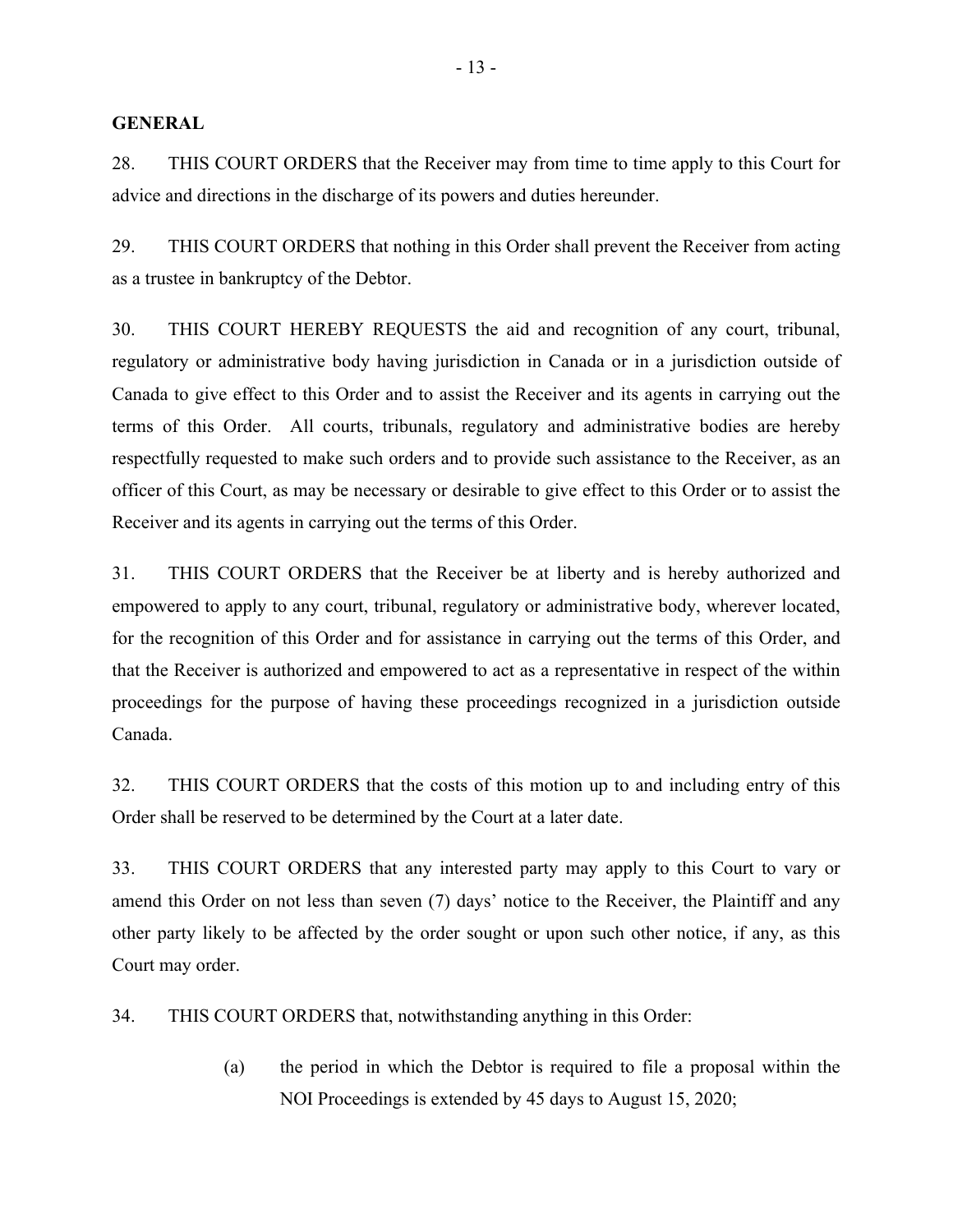- (b) the parties shall attend a one-day hearing before Justice Koehnen to be scheduled in July 2020 (the "**Hearing**") in order to determine the following:
	- (i) the amount owing from the Debtor to EcoHome;
	- (ii) the amount owing from EcoHome to the Debtor; and
	- (iii) the liability, if any, of John Nassar pursuant to the indemnity under the Program Agreement (as defined in the First Houlden Affidavit); and
- (c) at the Hearing, John Nassar will be able to make any arguments that the Debtor may make in respect of the above noted issued.

35. THIS COURT ORDERS that this Order is effective from today's date and is not required to be entered.

 $M$   $\cup$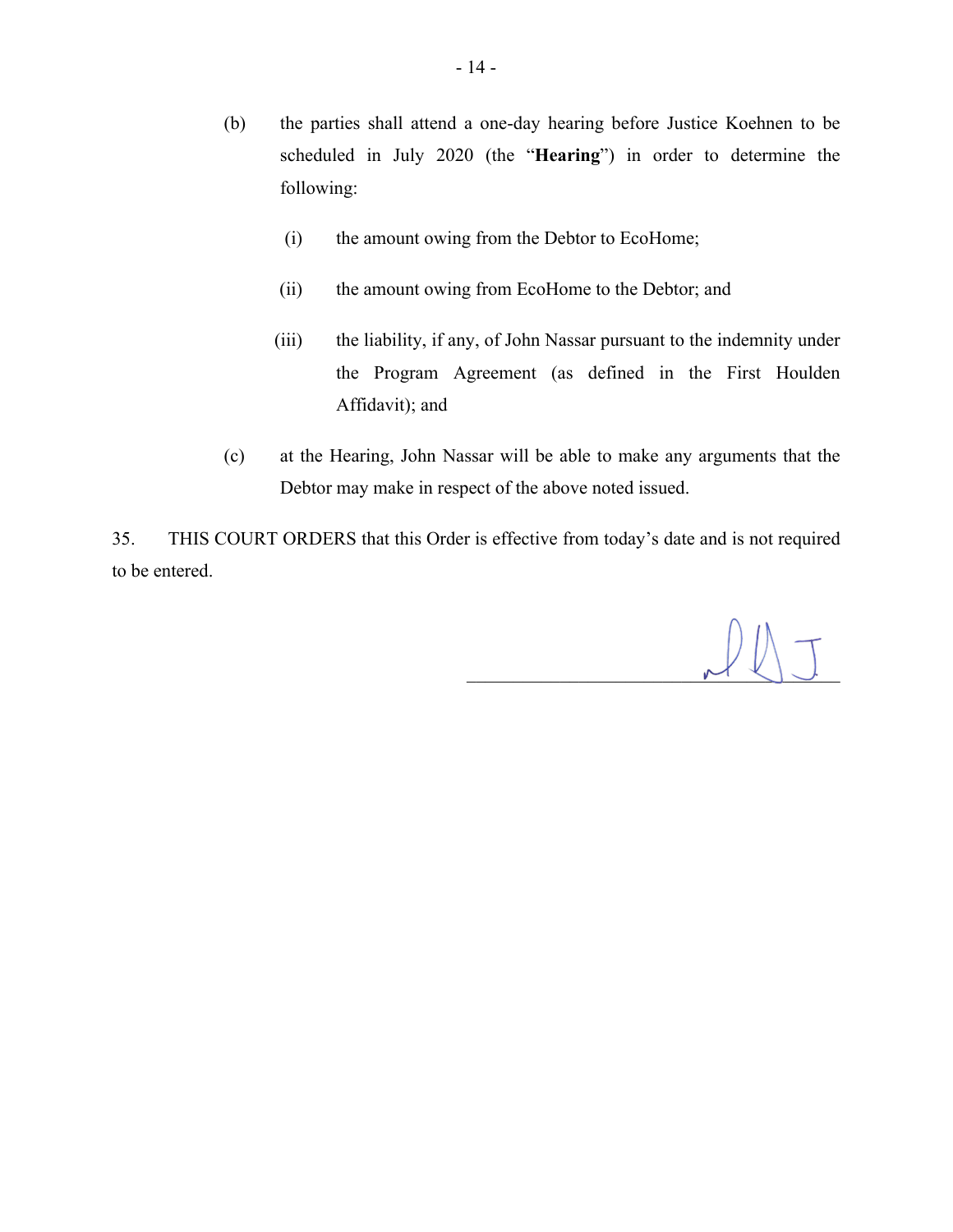#### **SCHEDULE "A"**

## **RECEIVER CERTIFICATE**

## CERTIFICATE NO. \_\_\_\_\_\_\_\_\_\_\_\_\_\_

AMOUNT \$

1. THIS IS TO CERTIFY that RSM Canada Limited, the receiver and manager (the "**Receiver**") of the assets, undertakings and properties of Utilecredit Corp. (the "**Debtor**") acquired for, or used in relation to a business carried on by the Debtor, including all proceeds thereof (collectively, the "**Property**") appointed by Order of the Ontario Superior Court of Justice (Commercial List) (the "**Court**") dated June 5, 2020 (the "**Order**") made in an action having Court file number -CL-, has received as such Receiver from the holder of this certificate (the "Lender") the principal sum of \$ \_\_\_\_\_\_, being part of the total principal sum of \$\_\_\_\_\_\_\_\_\_\_\_ which the Receiver is authorized to borrow under and pursuant to the Order.

2. The principal sum evidenced by this certificate is payable on demand by the Lender with interest thereon calculated and compounded [daily][monthly not in advance on the \_\_\_\_\_\_\_ day of each month] after the date hereof at a notional rate per annum equal to the rate of \_\_\_\_\_\_ per cent above the prime commercial lending rate of Bank of \_\_\_\_\_\_\_\_\_ from time to time.

3. Such principal sum with interest thereon is, by the terms of the Order, together with the principal sums and interest thereon of all other certificates issued by the Receiver pursuant to the Order or to any further order of the Court, a charge upon the whole of the Property, in priority to the security interests of any other person, but subject to the priority of the charges set out in the Order and in the *Bankruptcy and Insolvency Act*, and the right of the Receiver to indemnify itself out of such Property in respect of its remuneration and expenses.

4. All sums payable in respect of principal and interest under this certificate are payable at the main office of the Lender at Toronto, Ontario.

5. Until all liability in respect of this certificate has been terminated, no certificates creating charges ranking or purporting to rank in priority to this certificate shall be issued by the Receiver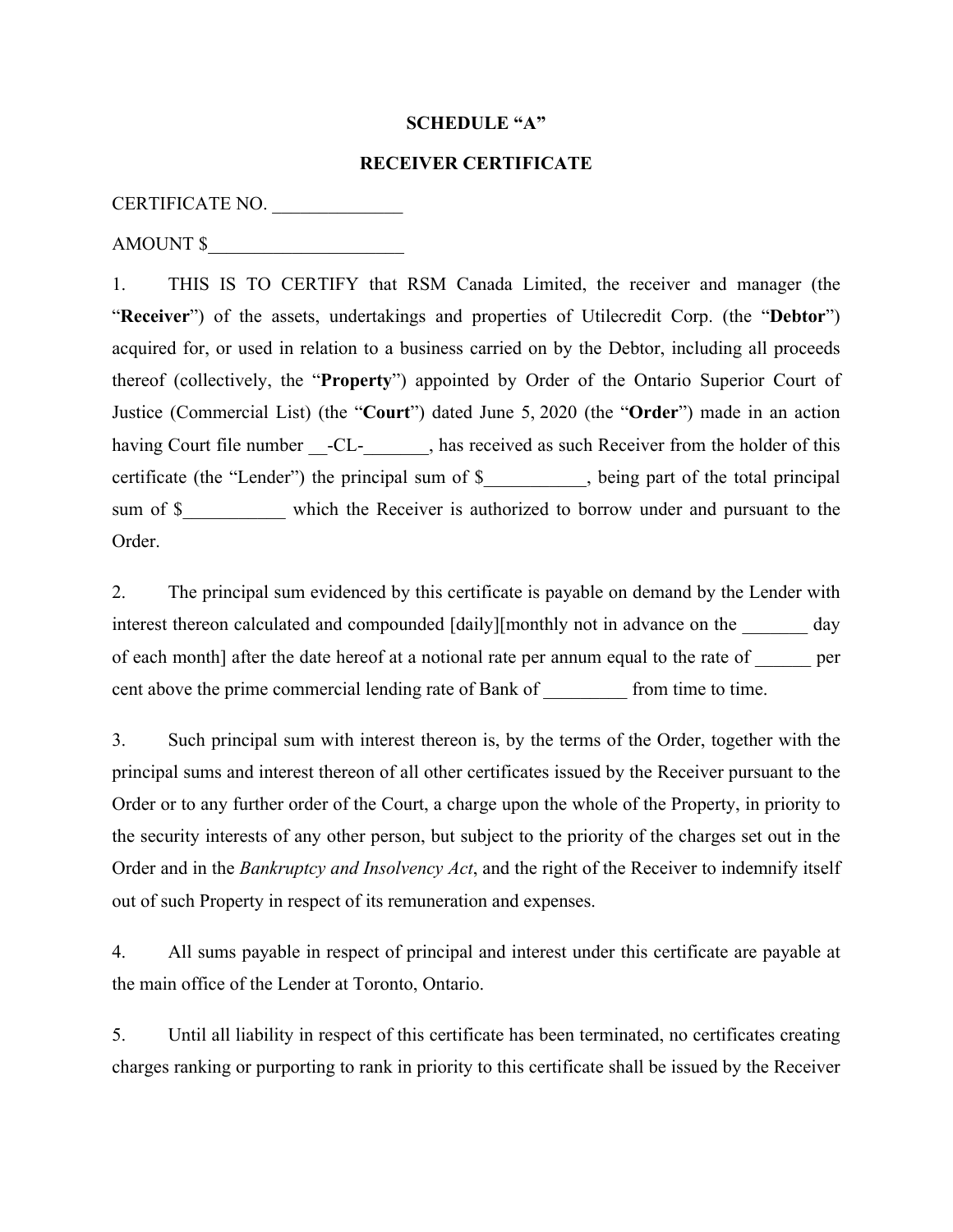to any person other than the holder of this certificate without the prior written consent of the holder of this certificate.

6. The charge securing this certificate shall operate so as to permit the Receiver to deal with the Property as authorized by the Order and as authorized by any further or other order of the Court.

7. The Receiver does not undertake, and it is not under any personal liability, to pay any sum in respect of which it may issue certificates under the terms of the Order.

DATED the day of 3.20.

RSM Canada Limited, solely in its capacity as Receiver of the Property, and not in its personal capacity

Per:

 Name: Title: